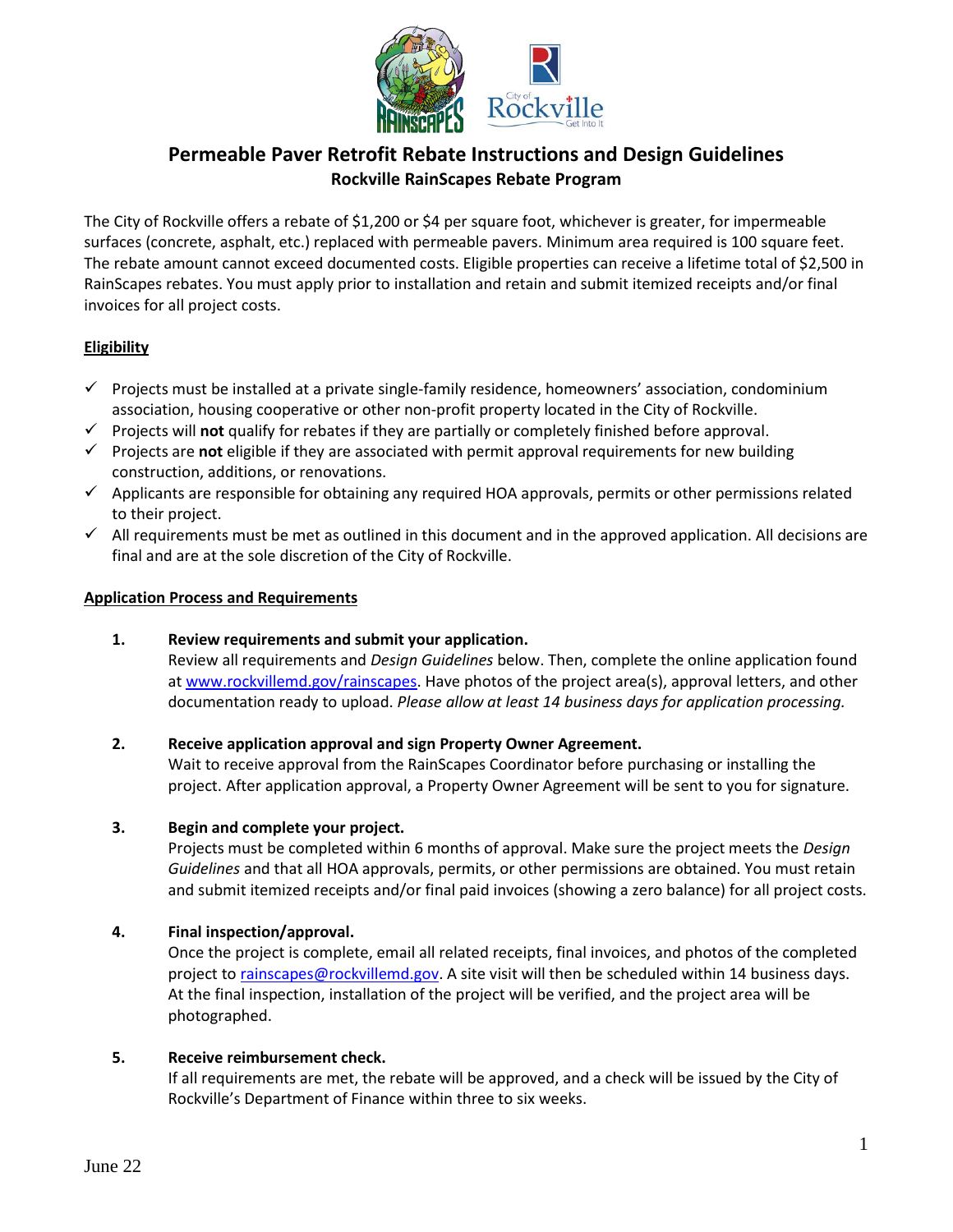

### **Permeable Paver Retrofit Design Guidelines Issue Date 6/2022**

*\*\* These guidelines and criteria will be periodically updated to ensure currency with the latest technical information and best practices – please verify that you have the latest version. \*\**

Written approval from the RainScapes Coordinator is required before you begin installation or construction. Projects installed before approval will not qualify for rebates.

#### **Permeable Paver Retrofit Requirements**

- $\Box$  Must be replacing an existing impervious surface (patio, driveway etc.) Increased footprint area is not eligible for rebate.
- $\Box$  Must be on private property. Public sidewalks or other impervious surface found in the right-of-way cannot be removed.
- $\Box$  Must not be in a right-of-away or easement area.
- $\square$  Does not divert water from the existing flow path or back up water onto a neighbor's property.
- $\Box$  Minimum size: 100 square feet.
- $\square$  Required Design/Installation Elements



*Cross-section of a typical residential permeable paver driveway or patio. Design may vary depending on site.*

- o Installed by a contractor certified by the Interlocking Concrete Pavement Institute (ICPI) and certification in Permeable Interlocking Concrete Pavement (PICP) *or* an experienced contractor who has submitted a portfolio of permeable paver projects.
- o Meets all guidelines found in the [City of Rockville Permeable Pavement](https://www.rockvillemd.gov/DocumentCenter/View/33475/Permeable-Pavement-Design-Guide) Design Guide.
- o Passes a perc test. (See ["How To Do a Perc Test"](https://www.montgomerycountymd.gov/DEP/Resources/Files/downloads/rainscapes/How-To-Do-a-Perc-Test.pdf)). Perc rates from 0-36 hours are ideal. Perc rates over 36 hours indicate poor draining soils and require an underdrain.
- $\circ$  A downspout filter must be used if the downspout is connecting into the pavement.
- $\Box$  If no sidewalk is present in the project area, [a right-of-way permit](https://www.rockvillemd.gov/2374/Public-Works-Permit-Protection-of-Right-) is required. City staff will help identify the distance from the driveway apron that permeable pavers may be used.
- $\square$  Call 1-800-MISS-UTILITY (1-800-257-7777) before you dig!

#### **Documentation Requirements**

To complete the application, you will need the following documents read to upload:

- $\Box$  Proof of contractor PICP (Permeable [Interlocking](https://icpi.org/) Concrete Pavers) training course through Interlocking [Concrete Paver Institute \(ICPI\)](https://icpi.org/) or a contractor portfolio showing at least 5 permeable paver projects.
- $\Box$  Project proposal and/or a letter from your contractor stating that the project will be installed according to the design guidelines referenced above and ICPI standards.
- $\Box$  Photos of project site (up to 5).
- $\Box$  Project approval letter from the association/organization board if applying as homeowners or community association or non-profit.